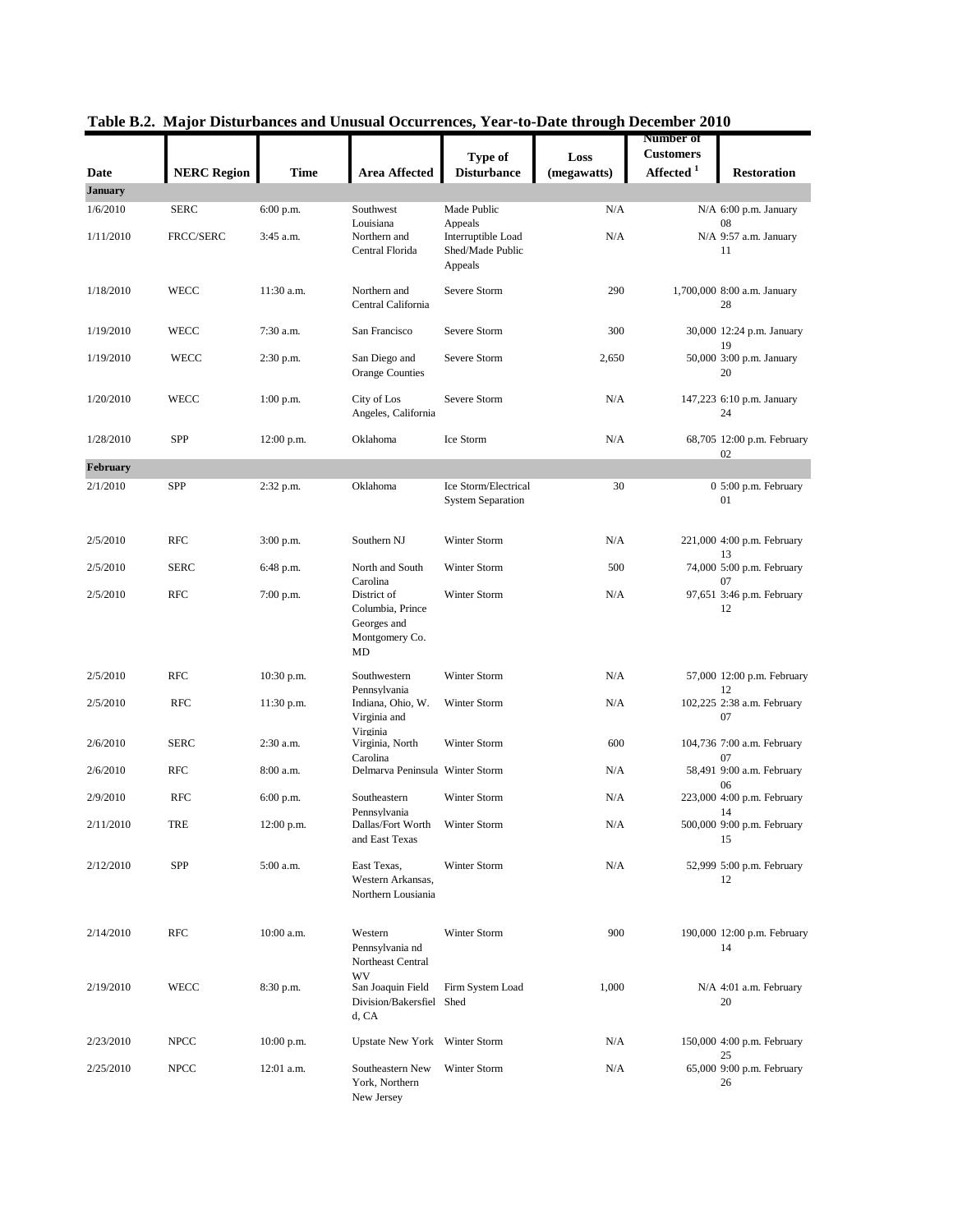| 2/25/2010    | <b>NPCC</b>        | 5:00 p.m.    | New York City                                                                             | Winter Storm                               | N/A         | 55,000 7:00 p.m. March 02           |
|--------------|--------------------|--------------|-------------------------------------------------------------------------------------------|--------------------------------------------|-------------|-------------------------------------|
| 2/25/2010    | <b>NPCC</b>        | 11:53 p.m.   | Southern Maine and Winter Storm<br>New Hampshire                                          |                                            | 510         | 509,606 4:40 p.m. March 01          |
| March        |                    |              |                                                                                           |                                            |             |                                     |
| 3/13/2010    | <b>RFC</b>         | $1:00$ a.m.  | Southeasten<br>Pennsylvania                                                               | High Winds and<br>rain                     | N/A         | 177,528 6:40 p.m. March 16          |
| 3/13/2010    | <b>NPCC</b>        | $12:00$ p.m. | Connecticut                                                                               | High Winds and<br>Rain                     | 50          | 50,246 8:05 p.m. March 15           |
| 3/13/2010    | <b>NPCC</b>        | 3:00 p.m.    | Long Island                                                                               | High Winds and<br>Rain                     | N/A         | 153,000 4:00 p.m. March 17          |
| 3/13/2010    | <b>RFC</b>         | $4:00$ p.m.  | <b>Central New Jersey</b><br>and Northern New<br>Jersey                                   | High Winds and<br>Flooding                 | N/A         | 180,000 12:00 a.m. March<br>16      |
| 3/13/2010    | <b>RFC</b>         | 6:00 p.m.    | Southern, Central<br>and Northern New<br>Jersey                                           | High Winds and<br>Rain                     | 100         | 360,000 12:59 p.m. March<br>20      |
| 3/13/2010    | <b>NPCC</b>        | 6:00 p.m.    | New York City and High Winds and<br>Westchester County Rain                               |                                            | N/A         | 173,000 9:00 a.m. March 20          |
| 3/31/2010    | <b>WECC</b>        | 11:59 p.m.   | San Diego and<br><b>Orange Counties</b>                                                   | Shed Firm Load                             | 324         | 290,000 12:55 a.m. April 01         |
| 3/31/2010    | WECC               | 11:59 p.m.   | San Diego                                                                                 | Shed Firm Load                             | 324         | N/A 12:38 a.m. April 01             |
| <b>April</b> |                    |              |                                                                                           |                                            |             |                                     |
| 4/16/2010    | <b>RFC</b>         | 5:15 p.m.    | Southwestern<br>Pennsylvania                                                              | Severe<br>Thunderstorms                    | 15          | 120,000 5:00 p.m. April 18          |
|              |                    |              | Table B.2. Major Disturbances and Unusual Occurrences, Year-to-Date through December 2010 |                                            |             |                                     |
|              |                    |              |                                                                                           |                                            |             | Number of                           |
|              |                    |              |                                                                                           | Type of                                    | Loss        | <b>Customers</b>                    |
| Date         | <b>NERC Region</b> | <b>Time</b>  | <b>Area Affected</b>                                                                      | <b>Disturbance</b>                         | (megawatts) | Affected $^1$<br><b>Restoration</b> |
| 4/21/2010    | <b>SERC</b>        | 3:05 p.m.    | Iberville, Parish,<br>Louisiana                                                           | Generator Tripped                          | N/A         | N/A 8:00 p.m. April 21              |
| 4/27/2010    | <b>SERC</b>        | $2:55$ p.m.  | Rocky Mount, NC                                                                           | Transmission<br><b>System Interruption</b> | N/A         | 29,376 2:55 p.m. April 27           |
| May          |                    |              |                                                                                           |                                            |             |                                     |
| 5/2/2010     | <b>SERC</b>        | 2:40 p.m.    | Tennessee and<br>Mississippi                                                              | Thunderstorms                              | N/A         | 50,500 7:30 p.m. May 09             |
| 5/18/2010    | <b>WECC</b>        | 8:15 a.m.    | Central California                                                                        | <b>Breakers Tripped</b>                    | 318         | N/A 10:46 p.m. May 18               |
| 5/26/2010    | RFC, SERC          | 11:45 a.m.   | Maryland,<br>Pennsylvania, West<br>Virginia, Virginia                                     | Made Public<br>Appeal - System<br>Drill    | N/A         | N/A 3:00 p.m. May 26                |
| June         |                    |              |                                                                                           |                                            |             |                                     |
| 6/1/2010     | <b>RFC</b>         | $10:03$ p.m. | Southwestern<br>Indiana                                                                   | Firm Load Shed                             | 500         | 1 12:30 a.m. June 18                |
| 6/2/2010     | <b>TRE</b>         | 8:18 p.m.    | San Antonio, TX                                                                           | Severe Weather                             | N/A         | 126,000 8:00 a.m. June 04           |

| 6/2/2010  | TRE         | $8:18$ p.m.  | San Antonio, TX                               | Severe Weather                             | N/A | 126,000 8:00 a.m. June 04 |
|-----------|-------------|--------------|-----------------------------------------------|--------------------------------------------|-----|---------------------------|
| 6/6/2010  | <b>WECC</b> | $4:45$ a.m.  | Northern California Electric System           |                                            | 3   | 2,650 5:35 a.m. June 06   |
| 6/7/2010  | WECC        | 6:29 p.m.    | Denver<br>Metropolitan Area                   | Separation<br>Firm Load Shed               | 300 | 31,000 1:00 a.m. June 08  |
| 6/8/2010  | <b>TRE</b>  | $11:00$ a.m. | Southeastern Texas Thunderstorms              |                                            | N/A | 79,741 5:00 p.m. June 08  |
| 6/9/2010  | <b>SERC</b> | $2:18$ p.m.  | Edenton, NC                                   | Transmission<br><b>System Interruption</b> | N/A | 4,196 3:00 p.m. June 09   |
| 6/16/2010 | <b>NPCC</b> | $11:11$ a.m. | New York<br>(Rockland and<br>Orange Counties) | <b>Voltage Reduction</b><br>(System Test)  | N/A | N/A 11:32 a.m. June 16    |
| 6/17/2010 | <b>SPP</b>  | $8:30$ a.m.  | Morgan City, LA                               | Made Public<br>Appeal                      | N/A | N/A 5:47 p.m. June 17     |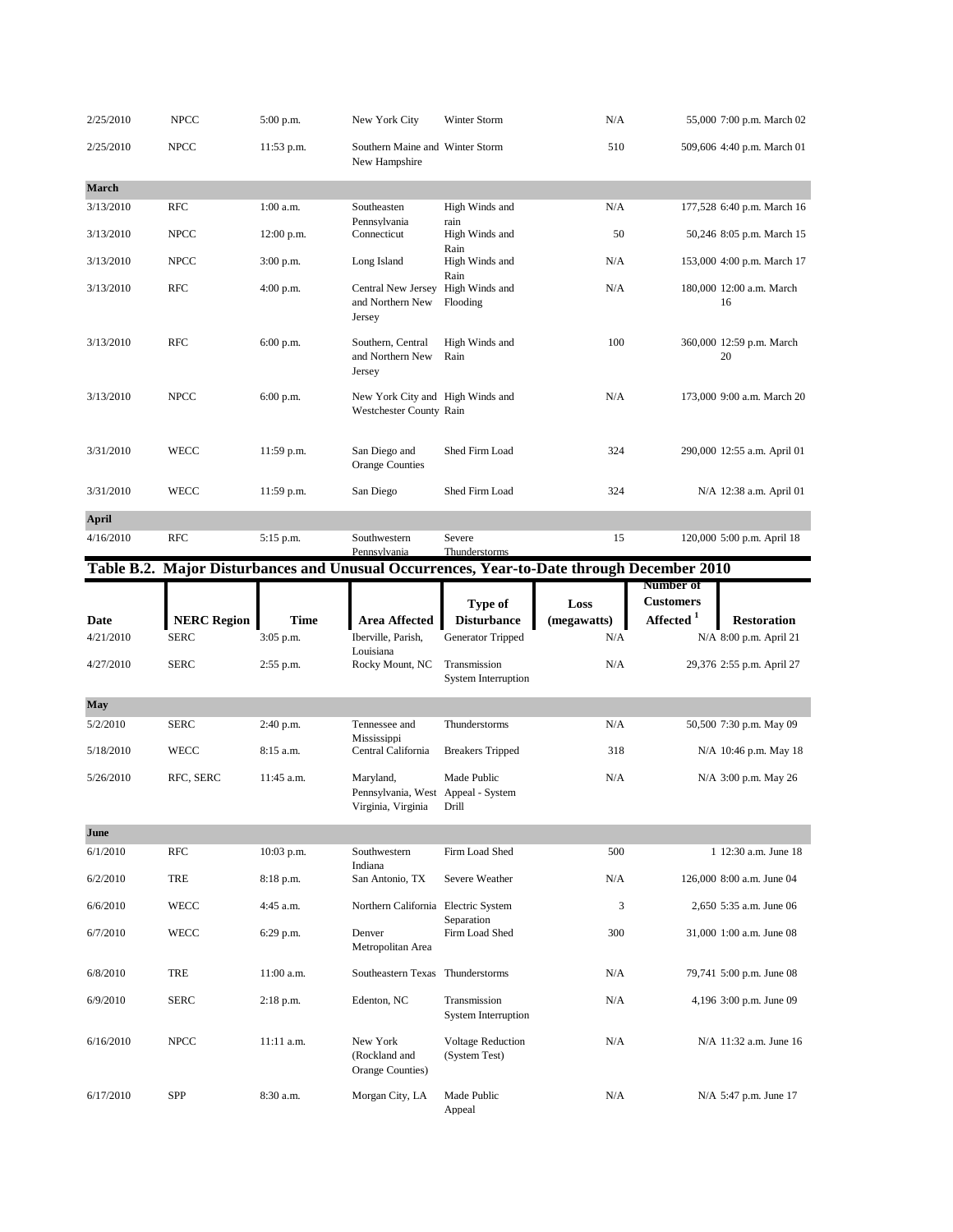| 6/17/2010 | <b>SERC</b>        | 9:30 a.m.   | Southern Louisiana Made Public                        |                                                          | N/A                                                                                       | N/A 5:17 p.m. June 17                              |
|-----------|--------------------|-------------|-------------------------------------------------------|----------------------------------------------------------|-------------------------------------------------------------------------------------------|----------------------------------------------------|
| 6/17/2010 | <b>SERC</b>        | 9:30 a.m.   | Southern Louisiana                                    | Appeal<br>Made Public<br>Appeal                          | N/A                                                                                       | N/A 4:40 p.m. June 17                              |
| 6/17/2010 | <b>SPP</b>         | 9:30 a.m.   | Southwestern                                          | Made Public                                              | N/A                                                                                       | $N/A$ 4:40 p.m. June 17                            |
| 6/17/2010 | <b>MRO</b>         | 10:49 a.m.  | Louisiana<br>Eastern Montana                          | Appeal<br><b>Electrical System</b><br>Separation         | N/A                                                                                       | N/A 11:02 a.m. June 17                             |
| 6/18/2010 | <b>RFC</b>         | 3:30 p.m.   | Northwest Indiana                                     | Thunderstorms                                            | N/A                                                                                       | 94,345 12:30 a.m. June 20                          |
| 6/18/2010 | <b>RFC</b>         | 4:00 p.m.   | Chicago, IL                                           | Severe Weather                                           | N/A                                                                                       | 400,000 1:00 p.m. June 20                          |
| 6/18/2010 | <b>RFC</b>         | 7:00 p.m.   | Southern Portion of Thunderstorms<br>Lower Michigan   |                                                          | N/A                                                                                       | 100,000 5:00 a.m. June 19                          |
| 6/18/2010 | <b>RFC</b>         | 8:00 p.m.   | Indiana, Michigan                                     | Severe Weather                                           | N/A                                                                                       | 79,000 10:45 a.m. June 21                          |
| 6/18/2010 | <b>RFC</b>         | $8:00$ p.m. | Detroit, MI                                           | Severe Weather                                           | N/A                                                                                       | 150,000 7:30 p.m. June 22                          |
| 6/21/2010 | <b>RFC</b>         | 1:48 p.m.   | Cincinnati, OH                                        | Thunderstorms                                            | 400                                                                                       | 50,636 8:31 p.m. June 22                           |
| 6/22/2010 | <b>SERC</b>        | 3:34 p.m.   | West/Central<br>Arkansas                              | Made Public<br>Appeal/Transmissio<br>n Equipment Failure | 84                                                                                        | 25,159 7:00 p.m. June 22                           |
| 6/23/2010 | <b>RFC</b>         | 5:00 p.m.   | Chicago, IL                                           | Severe Weather                                           | N/A                                                                                       | 300,000 1:40 p.m. June 25                          |
| 6/23/2010 | <b>RFC</b>         | 5:48 p.m.   | Northwest Indiana                                     | Thunderstorms                                            | N/A                                                                                       | 53,000 2:21 a.m. June 24                           |
| 6/24/2010 | <b>RFC</b>         | 3:00 p.m.   | Southwestern New<br>Jersey                            | Thunderstorms                                            | N/A                                                                                       | 150,000 12:00 p.m. June 29                         |
| 6/24/2010 | <b>RFC</b>         | 3:30 p.m.   | Southeastern                                          | Thunderstorms                                            | N/A                                                                                       | 355,000 11:59 p.m. June 29                         |
| 6/25/2010 | <b>WECC</b>        | 11:36 p.m.  | Pennsylvania<br>Northern California Electrical System | Separation                                               | N/A                                                                                       | N/A 1:38 a.m. June 26                              |
| July      |                    |             |                                                       |                                                          |                                                                                           |                                                    |
| 7/6/2010  | <b>RFC</b>         | 3:47 a.m.   | Newark, DE                                            | <b>Transformer Outage</b>                                | 95                                                                                        | 18,400 4:37 a.m. July 06                           |
| 7/7/2010  | <b>RFC</b>         | 4:13 p.m.   | York, South Central Loss of<br>Pennsylvania           | Transmission                                             | N/A                                                                                       | 43,903 10:29 p.m. July 07                          |
| 7/15/2010 |                    |             |                                                       | Equipment                                                |                                                                                           |                                                    |
|           | <b>RFC</b>         | $7:00$ p.m. | Southeastern                                          | Severe Weather                                           | 540                                                                                       | 127,534 11:30 p.m. July 19                         |
| 7/17/2010 | <b>MRO</b>         | 8:30 p.m.   | Michigan<br>Minnesota                                 | Strong Winds,                                            | N/A                                                                                       | 63,000 10:00 p.m. July 19                          |
| 7/21/2010 | <b>NPCC</b>        | 6:44 p.m.   | Connecticut                                           | Tornadoes<br>Thunderstorms                               | N/A                                                                                       |                                                    |
| 7/23/2010 | WECC               | 10:00 a.m.  | Northern Utah                                         | Made Public                                              | 8-Jun                                                                                     | 50,100 8:00 p.m. July 21<br>N/A 11:55 p.m. July 24 |
| 7/23/2010 | <b>RFC</b>         | 7:30 p.m.   | Southeastern                                          | Appeals<br>Severe Weather                                | 400                                                                                       | 82,000 6:30 p.m. July 26                           |
|           |                    |             | Michigan                                              |                                                          |                                                                                           |                                                    |
|           |                    |             |                                                       |                                                          | Table B.2. Major Disturbances and Unusual Occurrences, Year-to-Date through December 2010 | Number of                                          |
|           |                    |             |                                                       | Type of                                                  | Loss                                                                                      | <b>Customers</b>                                   |
| Date      | <b>NERC Region</b> | <b>Time</b> | <b>Area Affected</b>                                  | <b>Disturbance</b>                                       | (megawatts)                                                                               | Affected <sup>1</sup><br><b>Restoration</b>        |
| 7/25/2010 | RFC                | 3:10 p.m.   | Washington, DC<br>Region                              | Severe Weather                                           | N/A                                                                                       | 297,700 11:30 p.m. July 30                         |
| 7/25/2010 | <b>RFC</b>         | $3:20$ p.m. | Central Maryland                                      | Severe Weather                                           | 480                                                                                       | 124,000 6:00 p.m. July 27                          |
| 7/25/2010 | <b>SERC</b>        | $4:11$ p.m. | Northern Virginia                                     | Severe Weather                                           | 900-1000                                                                                  | 81,000 8:06 p.m. July 25                           |
| 7/29/2010 | <b>SERC</b>        | 5:43 p.m.   | Virginia                                              | Thunderstorms                                            | N/A                                                                                       | 55,000 8:07 p.m. July 29                           |
| 7/29/2010 | WECC               | 6:39 p.m.   | Southern California Shed Interruptible                | Load, Wildfire                                           | 522                                                                                       | N/A 7:26 p.m. July 29                              |

**August**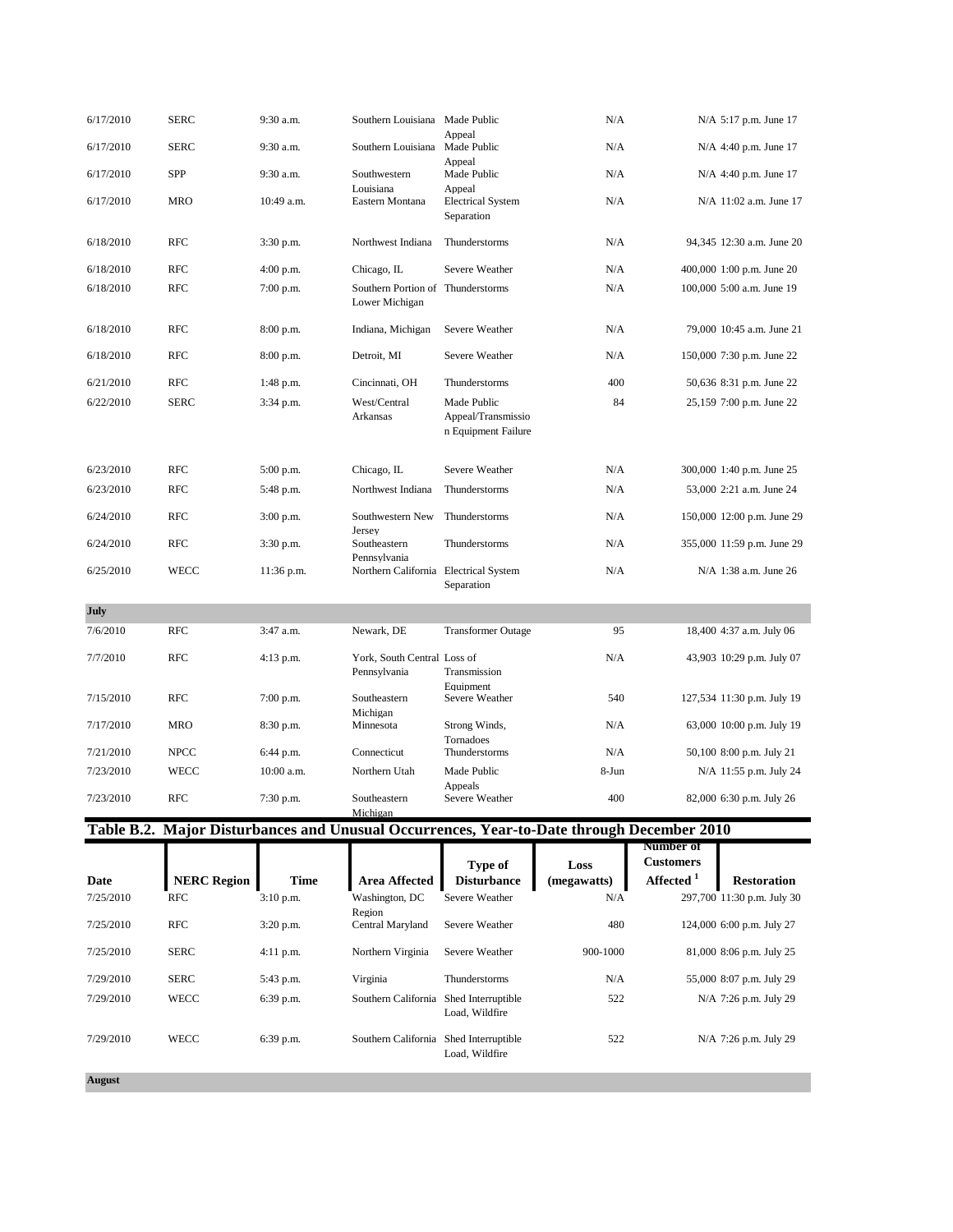| 8/2/2010   | <b>WECC</b> | 12:00 p.m.   | Central California                                                     | <b>Fuel Supply</b><br>Deficiency (Hydro)              | N/A | $N/A$ 11:00 p.m. August<br>02                     |
|------------|-------------|--------------|------------------------------------------------------------------------|-------------------------------------------------------|-----|---------------------------------------------------|
| 8/2/2010   | <b>SERC</b> | 12:45 p.m.   | Southern Louisiana Made Public                                         | Appeals                                               | N/A | $N/A$ 11:00 a.m. August<br>04                     |
| 8/2/2010   | <b>SERC</b> | 12:45 p.m.   | Southern Louisiana Made Public                                         |                                                       | N/A | $N/A$ 11:00 a.m. August                           |
| 8/2/2010   | <b>SERC</b> | 12:45 p.m.   | Southwestern<br>Louisiana                                              | Appeals<br>Made Public<br>Appeals                     | N/A | 04<br>$N/A$ 11:00 a.m. August<br>04               |
| 8/2/2010   | SPP         | 12:45 p.m.   | Southern Louisiana                                                     | Made Public                                           | N/A | $N/A$ 11:00 a.m. August<br>04                     |
| 8/4/2010   | <b>SPP</b>  | $12:00$ p.m. | Northern Texas,<br>Eastern New                                         | Appeals<br>Made Public<br>Appeals                     | N/A | N/A 10:00 p.m. August<br>04                       |
| 8/4/2010   | <b>RFC</b>  | 4:45 p.m.    | Mexico<br>Western<br>Pennsylvania,<br>Northwestern and<br>Central West | Thunderstorms                                         | 60  | 11,186 12:00 a.m. August<br>07                    |
| 8/4/2010   | <b>RFC</b>  | 5:00 p.m.    | Viroinia<br>Ohio, West<br>Virginia, Kentucky                           | Severe Weather                                        | N/A | 37,000 4:00 a.m. August 06                        |
| 8/5/2010   | <b>RFC</b>  | 3:30 p.m.    | District of<br>Columbia,                                               | Thunderstorms                                         | N/A | 76,729 10:00 p.m. August<br>05                    |
| 8/5/2010   | <b>RFC</b>  | 3:54 p.m.    | Marvland<br>Northern Virginia                                          | Thunderstorms                                         | N/A | 145,157 12:00 a.m. August<br>08                   |
| 8/9/2010   | <b>RFC</b>  | $12:00$ p.m. | <b>Upstate New York</b>                                                | Fuel Supply<br>Defiency                               | N/A | $N/A$ 12:00 p.m. August<br>16                     |
| 8/11/2010  | <b>RFC</b>  | 3:21 p.m.    | Ohio                                                                   | Severe Weather                                        | N/A | 57,000 12:12 p.m. August<br>11                    |
| 8/12/2010  | <b>RFC</b>  | 6:45 a.m.    | District of<br>Columbia,                                               | Severe Weather                                        | N/A | 101,003 9:00 p.m. August 12                       |
| 8/12/2010  | <b>SPP</b>  | 8:21 a.m.    | Marvland<br>Central Nebraska                                           | Made Public                                           | 65  | $N/A$ 11:00 a.m. August                           |
| 8/12/2010  | <b>MRO</b>  | 3:42 p.m.    | City of Oshkosh,<br>Wisconsin                                          | Appeals<br>Made Public<br>Appeals                     | 30  | 12<br>7,600 10:10 p.m. August<br>12               |
| 8/19/2010  | <b>RFC</b>  | $6:00$ p.m.  | Southeastern                                                           | Severe Weather                                        | 340 | 80,000 3:30 p.m. August 23                        |
| 8/23/2010  | <b>TRE</b>  | 5:50 p.m.    | Michigan<br>Houston, Texas                                             | Severe Weather                                        | 746 | 81,586 9:30 a.m. August 24                        |
| September  |             |              |                                                                        |                                                       |     |                                                   |
| 9/1/2010   | <b>WECC</b> | 10:20 a.m.   | Pittsburg (Bay<br>Area), California                                    | <b>Electrical System</b><br>Separation<br>(Islanding) | 31  | 15,000 12:44 p.m.<br>September 01                 |
| 9/7/2010   | <b>TRE</b>  | $2:02$ p.m.  | San Antonio, Texas Tropical Storm                                      |                                                       | N/A | 340,350 1:27 a.m.<br>September 08                 |
| 9/20/2010  | <b>SERC</b> | 5:00 p.m.    | King George<br>County, Virginia                                        | Low Flying<br>Helicopter                              | N/A | $N/A$ 5:30 p.m.<br>September 20                   |
| 9/21/2010  | <b>RFC</b>  | 9:31 p.m.    | Central and<br>Southern Michigan                                       | Thunderstorms                                         | N/A | 138,000 2:30 p.m.<br>September 22                 |
| 9/22/2010  | <b>WECC</b> | 6:12 a.m.    | Bakersfield,                                                           | Firm Load Shed                                        | 526 | N/A 11:00 p.m.                                    |
| 9/22/2010  | RFC         | 4:08 p.m.    | California<br>City of Pittsburgh,<br>Pennsylvania                      | Thunderstorms                                         | 156 | September 22<br>52,000 12:00 a.m.<br>September 26 |
| 9/22/2010  | RFC         | 5:38 p.m.    | Western                                                                | Thunderstorms                                         | 389 | 82,861 11:30 p.m.                                 |
| 9/27/2010  | WECC        | $3:15$ p.m.  | Pennsylvania<br>Central and<br>Southern California Shed                | Interruptible Load                                    | 595 | September 24<br>$N/A$ 6:12 p.m.<br>September 27   |
| October    |             |              |                                                                        |                                                       |     |                                                   |
| 10/5/2010  | <b>WECC</b> | 5:45 a.m.    | City of Los<br>Angeles, California Winds                               | Rain and High                                         | N/A | 73,514 6:00a.m. October<br>07                     |
| 10/26/2010 | RFC         | 9:00 a.m.    | Northern Illinois                                                      | Thunderstorms                                         | N/A | 192,106 11:00 a.m. October                        |
| 10/26/2010 | <b>MRO</b>  | 8:00 p.m.    | Minnesota                                                              | <b>High Winds</b>                                     | N/A | 28<br>70,000 10:00 p.m. October<br>28             |